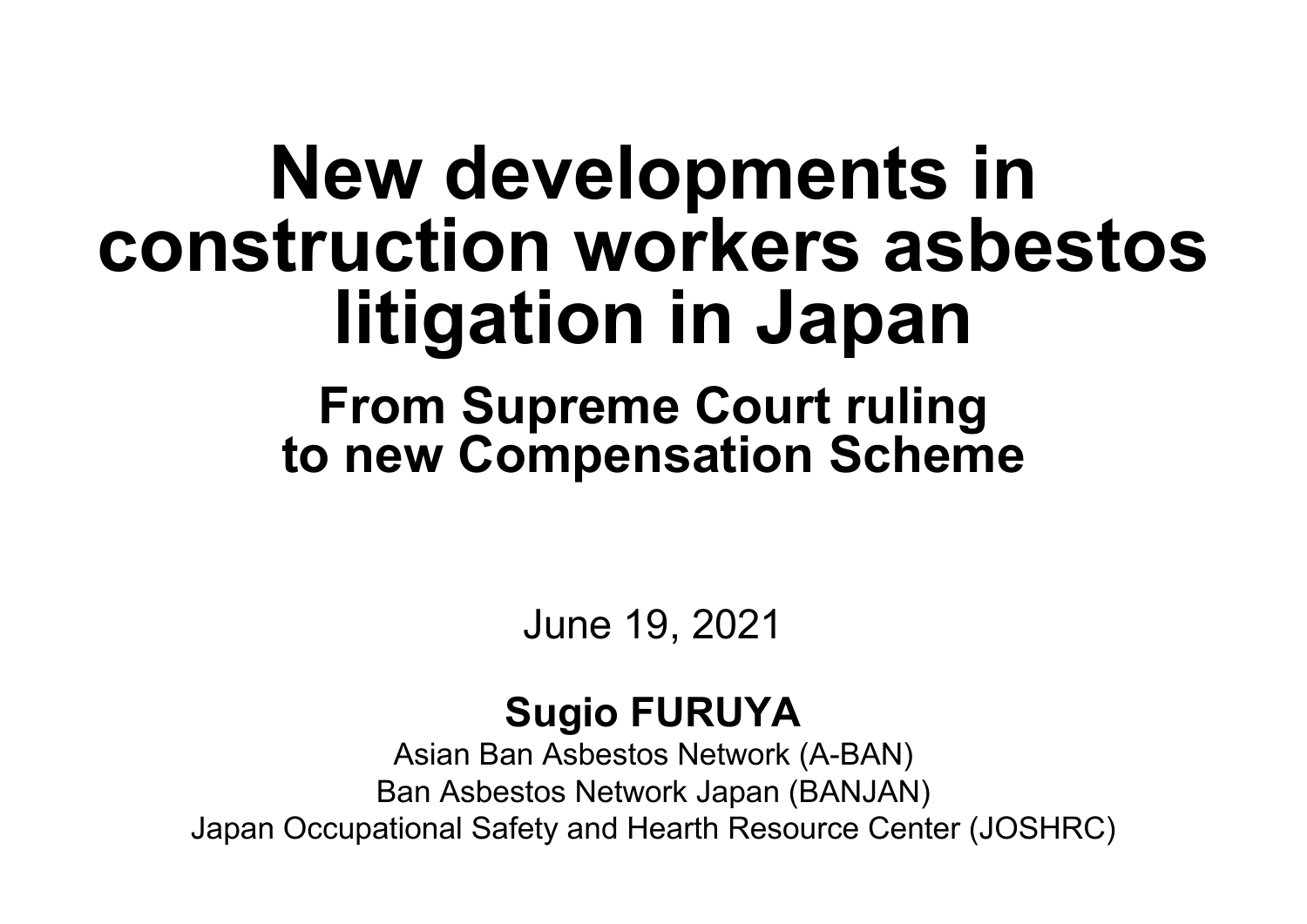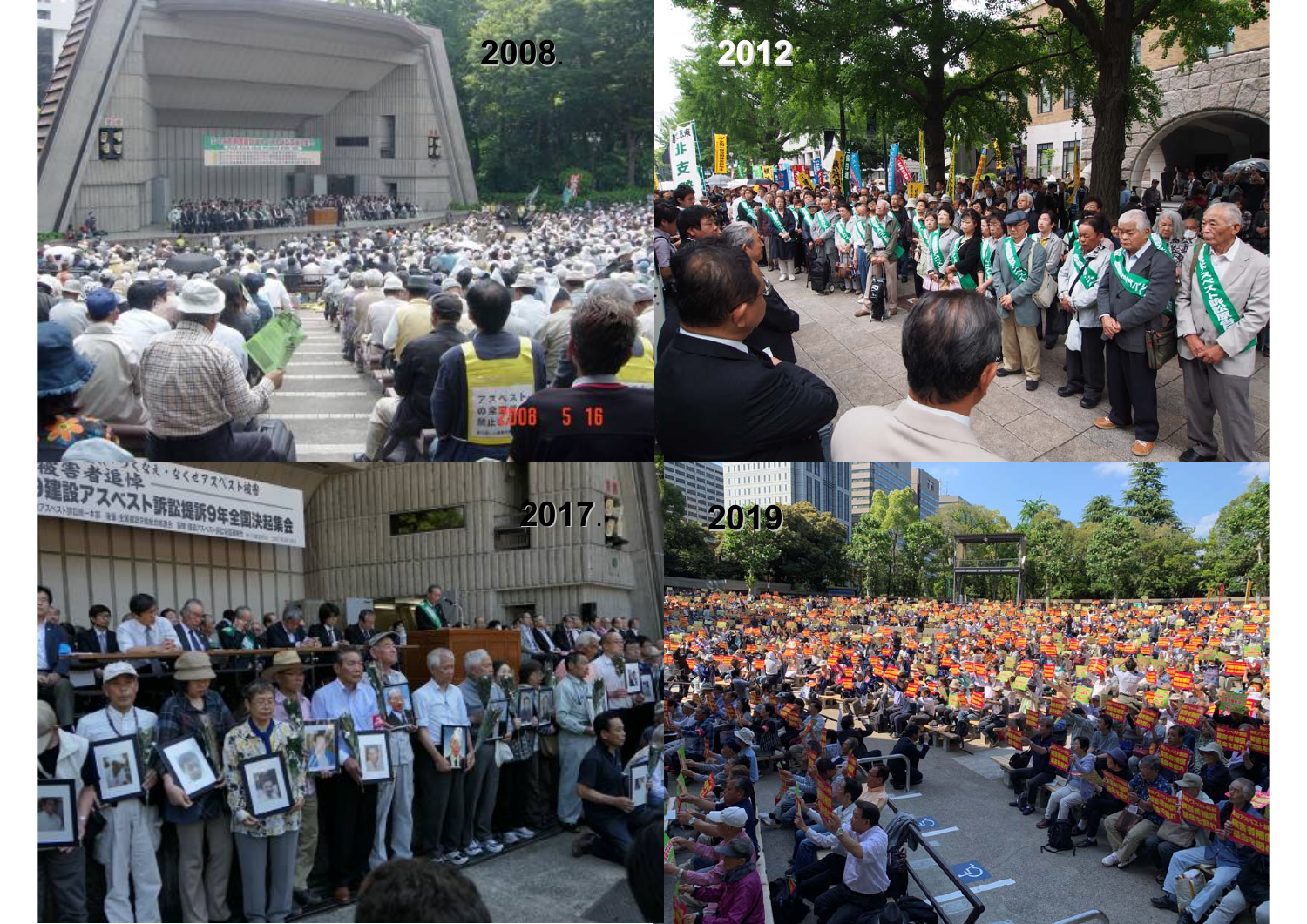#### **13 years of Construction Workers Asbestos Litigation**

| No.             | Group              | <b>District Court</b> | <b>High Court</b> | <b>Supreme Court</b> |
|-----------------|--------------------|-----------------------|-------------------|----------------------|
| $\mathbf 1$     | Kanagawa 1st group | 2008-2012             | 2012-2017         | 2017-2021            |
| 2 <sup>1</sup>  | Tokyo 1st group    | 2008-2012             | 2012-2018         | 2018-2021            |
| $\overline{3}$  | Kyoto 1st group    | 2011-2016             | 2016-2018         | 2018-2021            |
| $\overline{4}$  | Osaka 1st group    | 2011-2016             | 2016-2018         | 2018-2021            |
| $5\overline{)}$ | Kyusyu 1st group   | 2011-2012             | 2012-2019         | 2019-                |
| 6               | Hokkaido 1st group | 2011-2017             | 2017-             |                      |
| $\overline{7}$  | Kanagawa 2nd group | 2014-2017             | 2017-2020         | 2020-                |
| 8               | Tokyo 2nd group    | 2014-2020             | 2020-             |                      |
| 9               | Hokkaido 2nd group | 2015-                 |                   |                      |
| 10              | Osaka 2nd group    | 2016-                 |                   |                      |
| 11              | Kyoto 2nd group    | 2017-                 |                   |                      |
| 12              | Kyusyu 2nd group   | 2018-                 |                   |                      |
| 13              | Hokkaido 3rd group | 2020-                 |                   |                      |
| 14              | Tohoku group       | 2020-                 |                   |                      |
| 15              | Saitama 1st group  | 2020-                 |                   |                      |
| 16              | Tokyo 3rd group    | 2020-                 |                   |                      |
| 17              | Kanagawa 3rd group | 2020-                 |                   |                      |
| 18              | Osaka 3rd group    | $2021 -$              |                   |                      |
| 19              | Kansai group       | $2021 -$              |                   |                      |

**Total number of the plaintiffs is approximately 1,200 (500 for the first 4 groups)**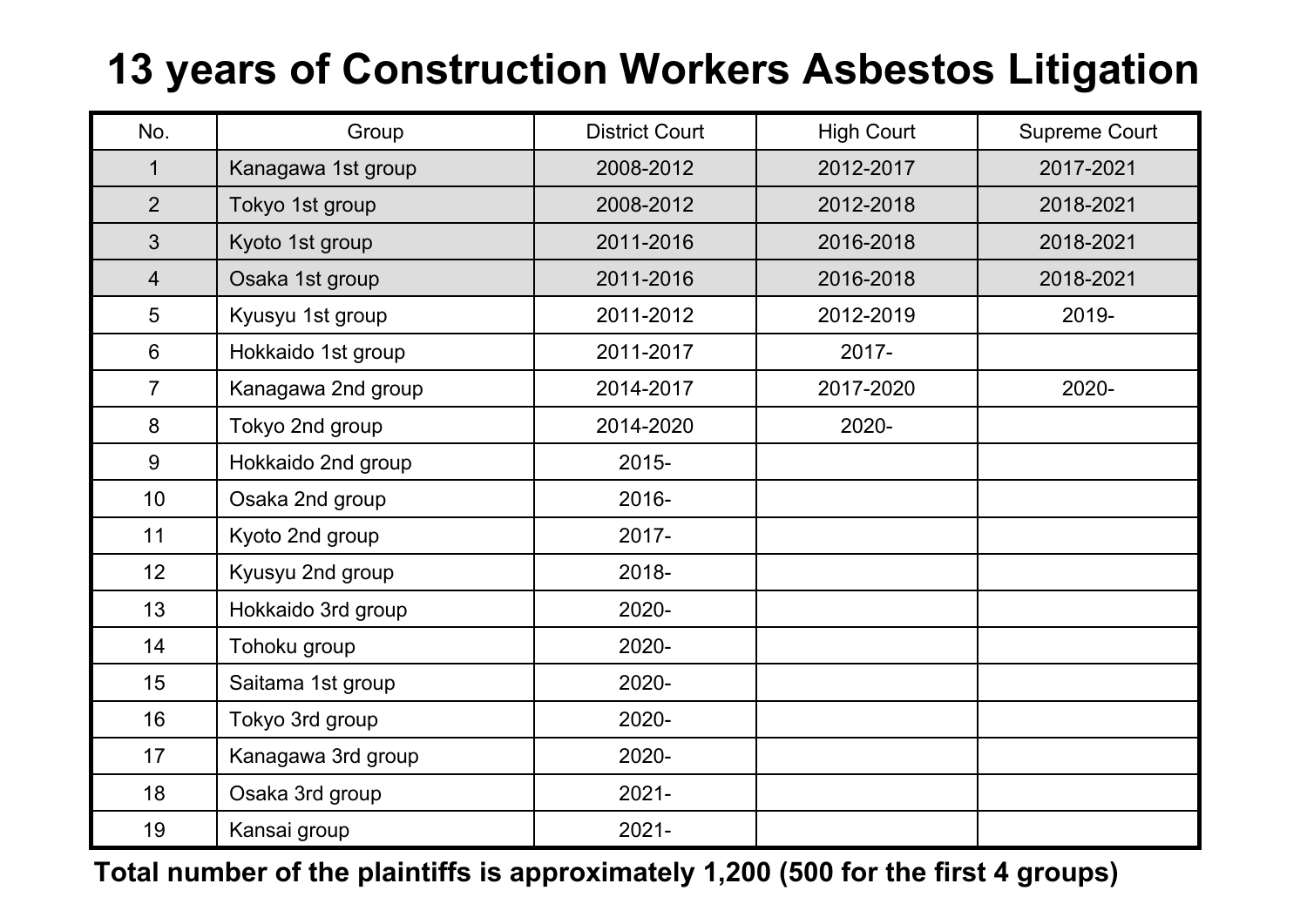あやまれ!つぐなえ!なくせ!アメベスト被害 **Kanagawa 1 Kanagawa 1st group October 22, 2020 October 22, 2020** 首都圏建設アスベスト神奈川1陣訴

あやまれ! Tokyo 4sty J7スペスト被害 都 **February 25, 2021** 

**Supreme Court Hearings 2020 Supreme Court Hearings 2020-2021**

の線引きは許さな **March 22, 2021 March 22, 2021**

त्रह

高やまれ !っぐなえ なくせりアスペスト機器  $\mathbf{R}$ **Osaka 1 Osaka 1st group April 19, 2021 April 19, 2021**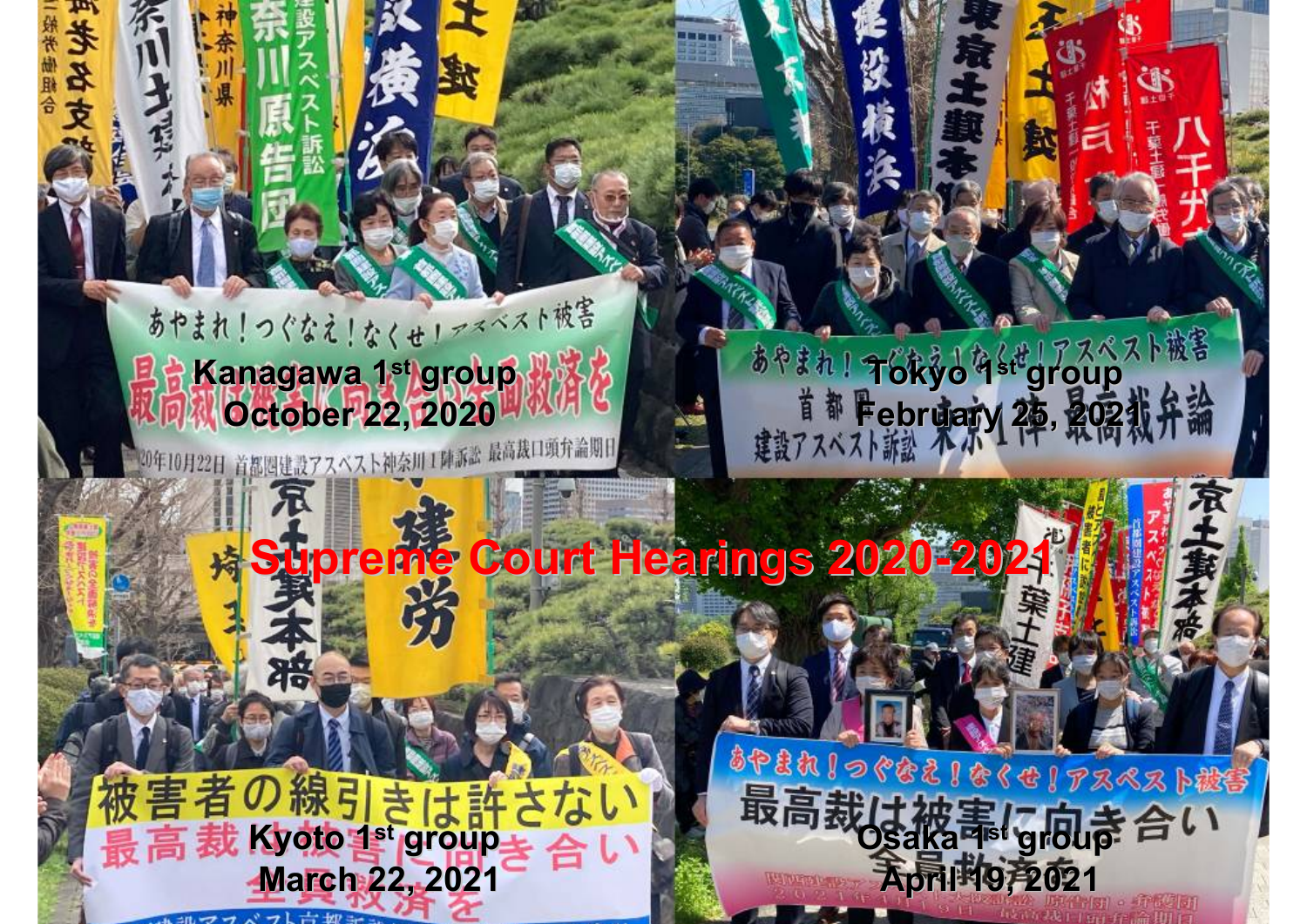#### **Supreme Court Ruling on May 17, 2021**

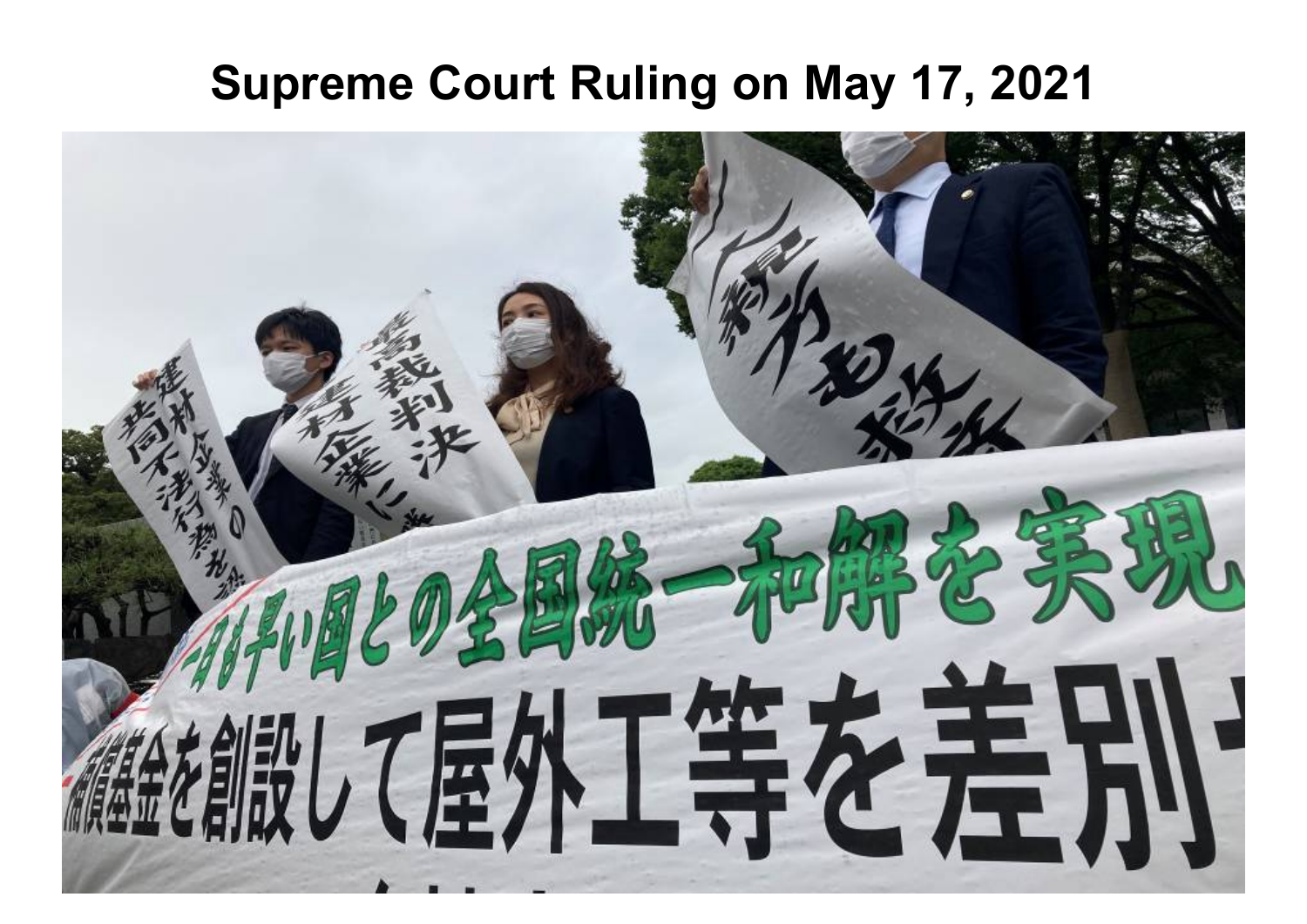#### **1947 State Redress Act, Article 1 (1)**

• When a public officer who exercises the public authority of the State or of a public entity has, in the course of his/her duties, unlawfully inflicted damage on another person intentionally or negligently, the State or public entity shall assume the responsibility to compensate therefore.

#### **Supreme Court Precedent**

• If it is deemed as significantly not rational, deviate from permissible boundaries, in the light of purport, purpose of the law or ordinance prescribing the public authority or nature of the said authority, under the specific conditions, the failure to exercises the public authority by a public officer of the State or of a public entity is, in relation to another person who suffered damage, judged as illegal in the application of the above.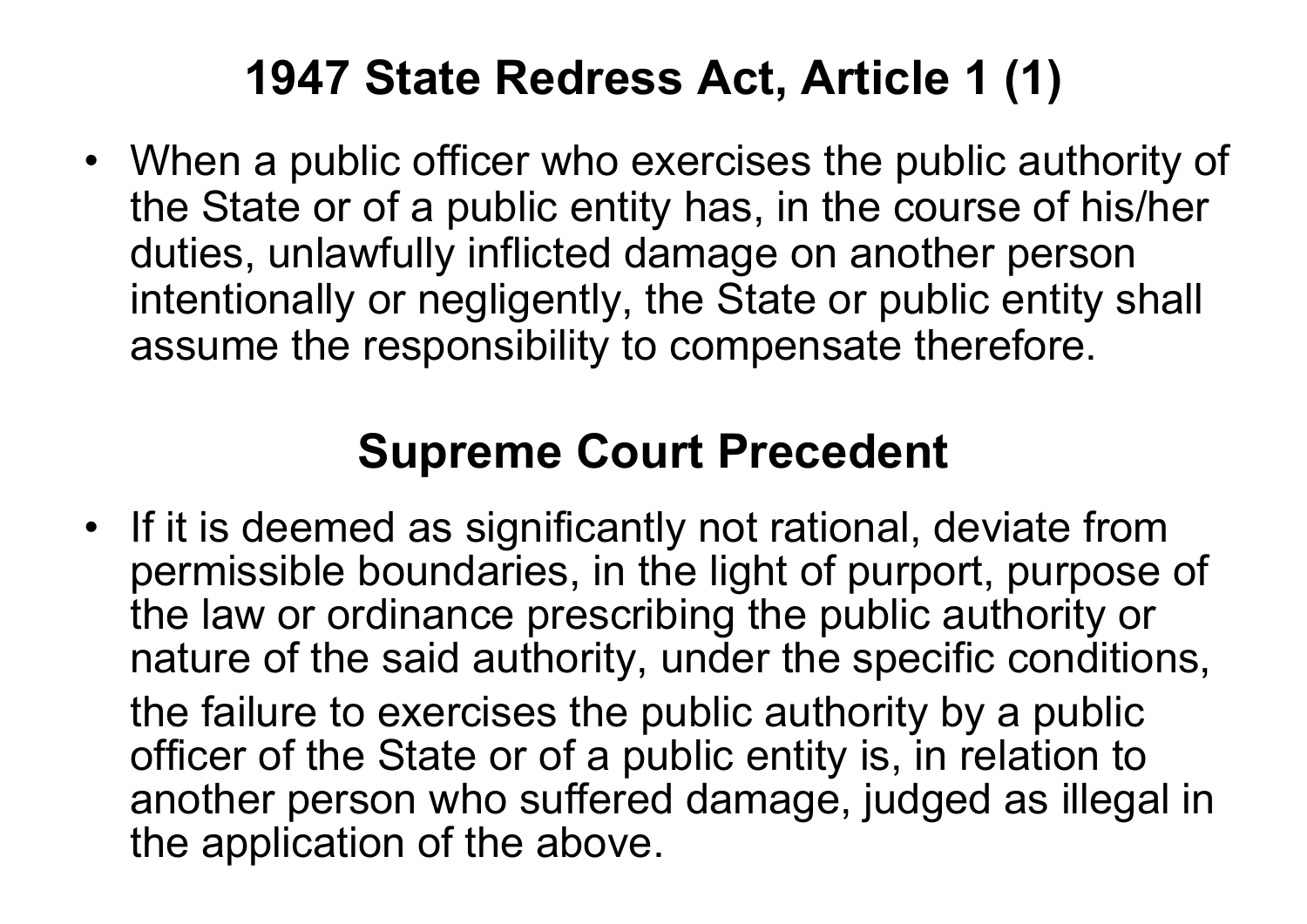#### **Regulatory Framework for the Case**

- The **purpose** of 1972 Occupational Safety and Health Act is to secure safety and health of workers in the workplaces, the act prescribes employer shall take necessary measures for preventing health impairments of workers and the act depute prescribing specific measures to be taken by employer to Ordinance of the Ministry of Labour.
- The **purport** of why OSH Act comprehensively depute prescribing specific measures to Ordinance of the Ministry of Labour are;

that the contents of measures to be taken by employer are wide-ranging specialized and technical matters and

that it is considered as appropriate to depute it to Ordinance of the Ministry of Labour in order to amend the contents as expeditiously as practicable to be adjusted to advances in technology, updates in medical knowledge, etc.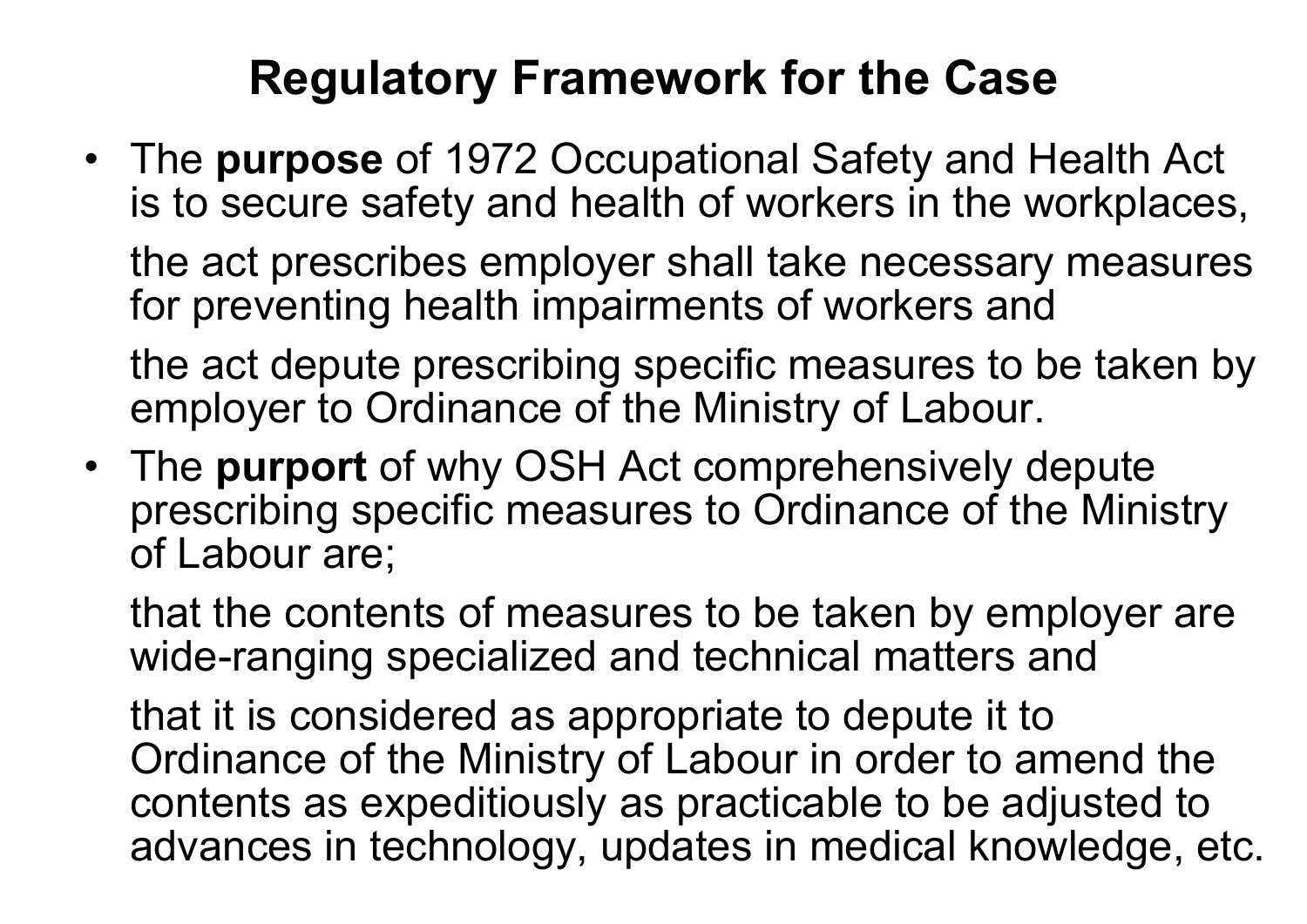## **Background Facts confirmed by Courts**

- Medical knowledge on asbestosis has been established around on March 31, 1958.
- Relationship between lung cancer/mesothelioma and asbestos exposure and that both disease are late-onset diseases with long latency periods has been established at the latest in 1972.
- In 1973 Ministry of Labour has tightened control limit value in the workplace for asbestos from 33 fibers/cc to 5 fibers/cc based on the above knowledge.
- In 1975 Ministry of Labour amended Enforcement Order/Ordinances for OSH Act to make asbestos the subjects of labeling/posting duties as hazardous materials.
- As about 70% of asbestos was used at construction workplaces at that time, building material manufacturers/ employers in construction industry as duty holders of labeling/posting should have been supposed. etc.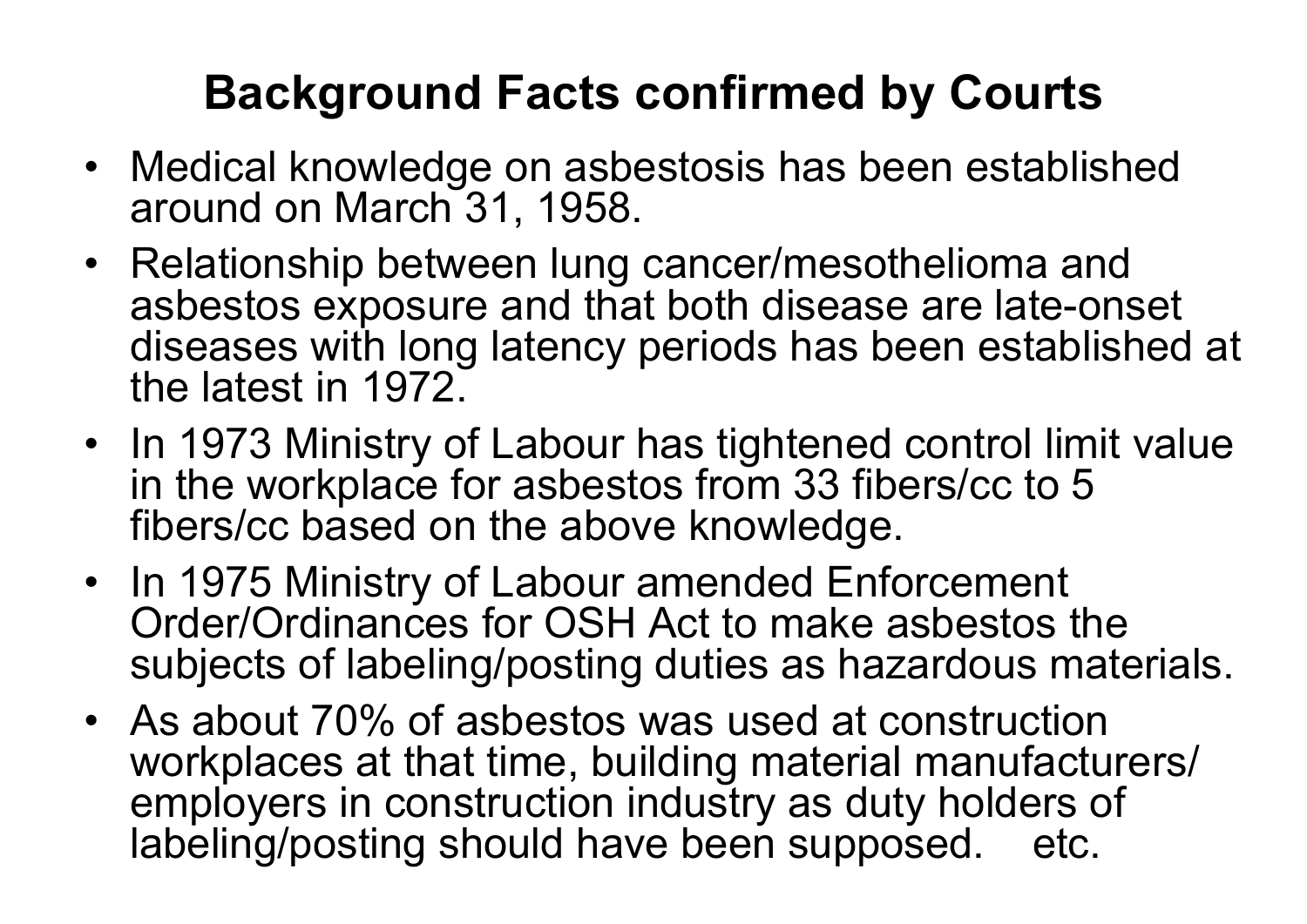#### **Government Responsibility of Survey, etc**

- In light of the above points, around 1973, the Ministry of Labour was able to recognize that construction workers might be exposed to asbestos with a concentration exceeding 5 fibers/cc and should have conducted survey such as asbestos dust concentration measurement at the construction workplaces. If the ministry did so they could recognize the bellow.
- Although labeling/posting duties was introduced in 1975, the contents the ministry was instructing were far from appropriate/adequate (for example "inhaling large amount of dusts may damage your health").
- At the time of 1975 respiratory protective equipment against asbestos was needed for all indoor construction workers but majority of them had not worn, and there was no barrier for introducing such duty.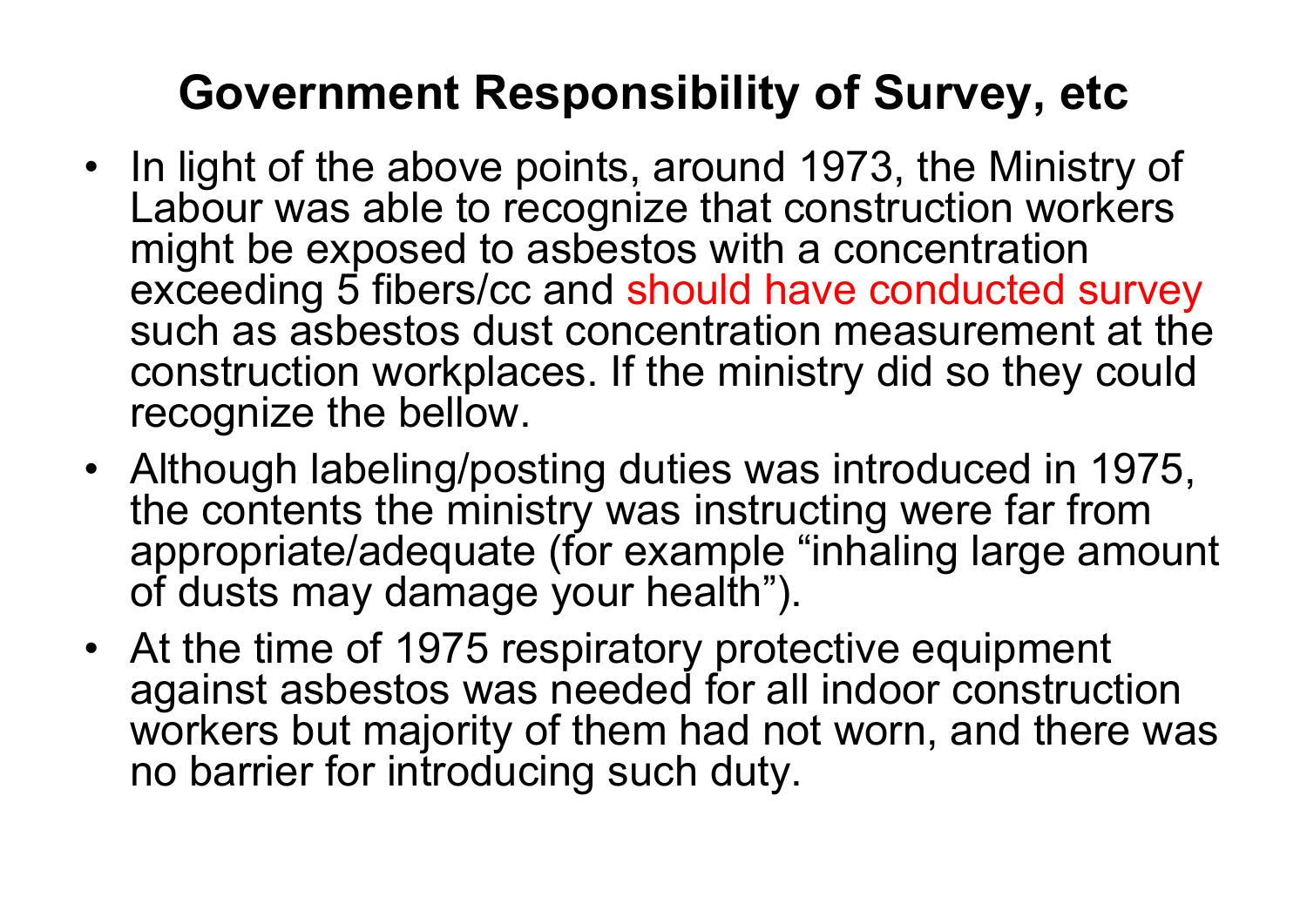## **Government Responsibility on Workers -1**

• By October 1, 1975, when duties of labeling/posting for asbestos were introduced,

Ministry of Labour also should have exercised its regulatory authority under OSH Act and should have instructed/supervised (duty holders) to indicate

that inhaling asbestos dust generated from asbestos containing construction materials increased risks developing serious asbestos-related diseases like asbestosis, lung cancer, mesothelioma, etc and

that worker engaging works generating asbestos dust such as cutting construction material or working around such works must wear proper dust prevention mask

on the labeling on asbestos containing construction materials and on the posting at the workplaces handling asbestos containing construction materials.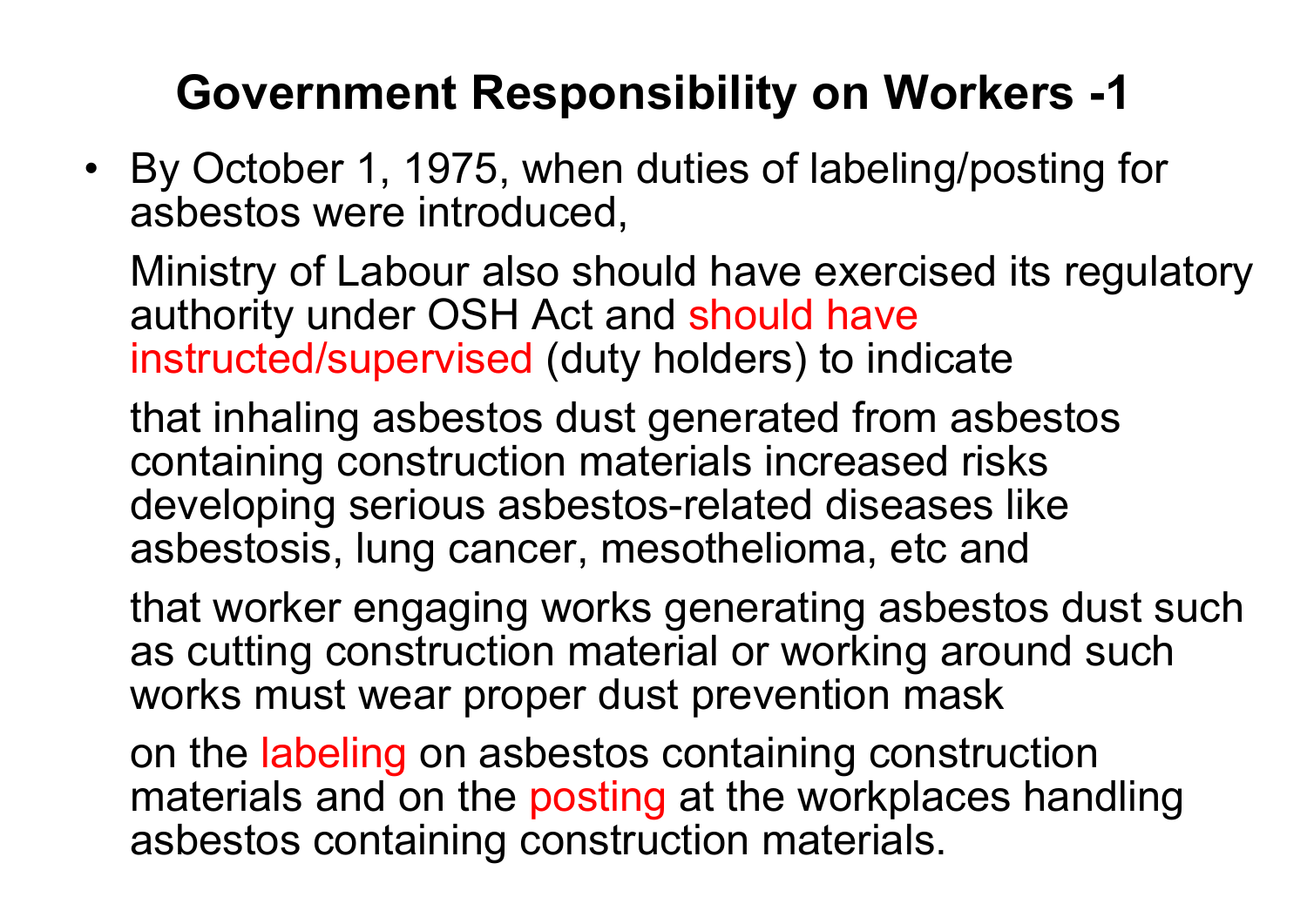## **Government Responsibility on Workers -2**

• By October 1, 1975, when duties of labeling/posting for asbestos were introduced,

Ministry of Labour also should have exercised its ministerial ordinance enactment authority under OSH Act and should have obliged employer to have worker engaging the above mentioned work at indoor construction workplaces use respiratory protective equipment.

• It should say significantly irrational, in relation to worker who engaged in indoor construction work and was exposed to asbestos, in the light of purport, purpose of OSH Act and nature of the authority and should be said to be illegal in the application of Article 1 (1) of State Redress Act

that the minister had not exercised the above mentioned authorities under OSH Act after October 1, 1975.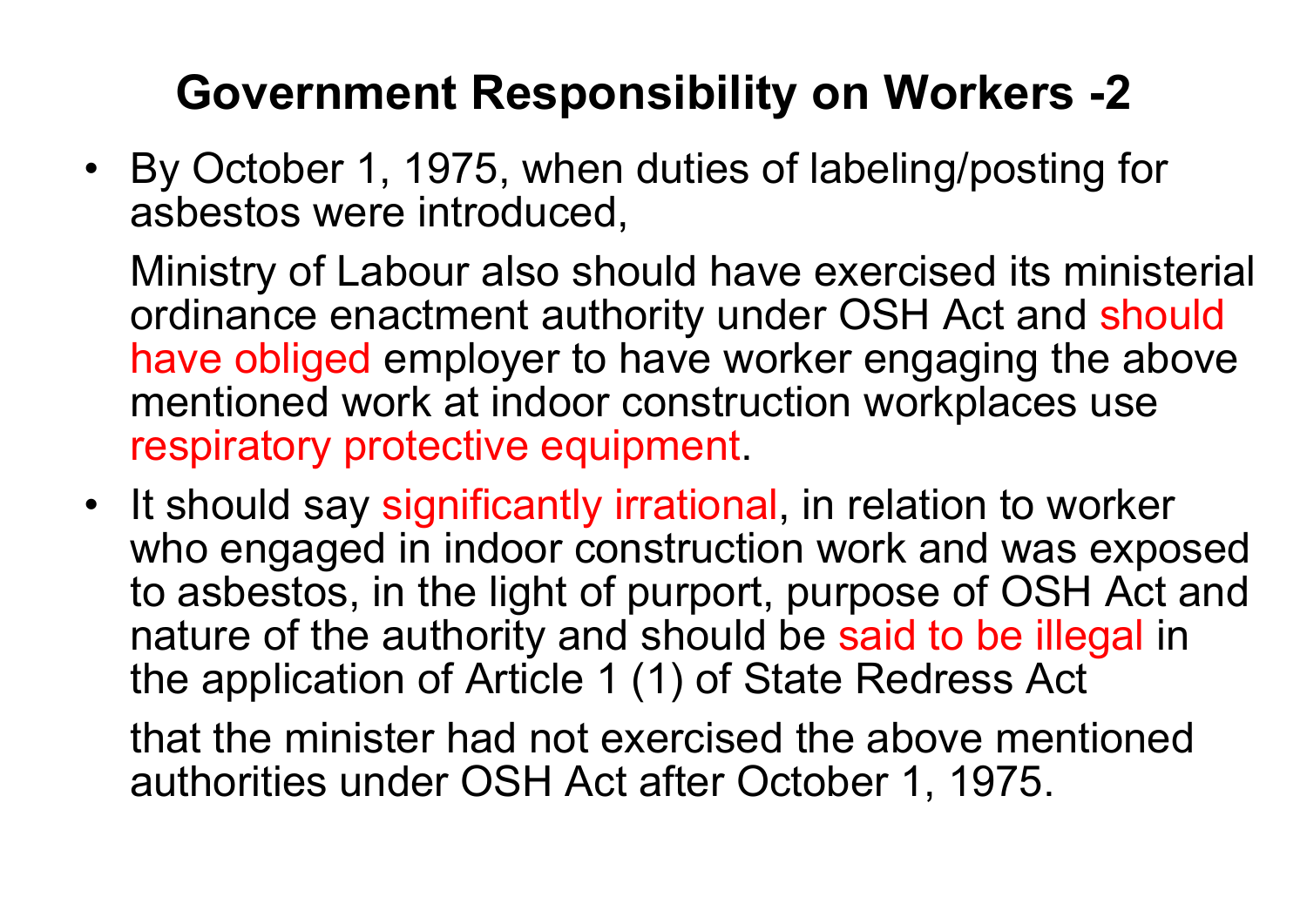#### **Government Responsibility on Workers -3**

- On April 1, 1995 Ministry of Labour has amended an ordinance for OSH Act to oblige employer to have worker engaging works generating asbestos dust such as cutting construction material use respiratory protective equipment.
- However workers working around such works were not subject to the obligation and the contents of instruction/supervision by the ministry on labeling/posting had remained inappropriate/inadequate as before.
- The state where non-exercise of regulatory authorities by the ministry was illegal in the application of Article 1 (1) of State Redress Act had continued from October 1, 1975 to September 30, 2004 and has been resolved after October 1, 2004 when manufacture, import, transfer, provide or use of construction material containing asbestos at 0.1% or more in its weight was prohibited under OSH Act.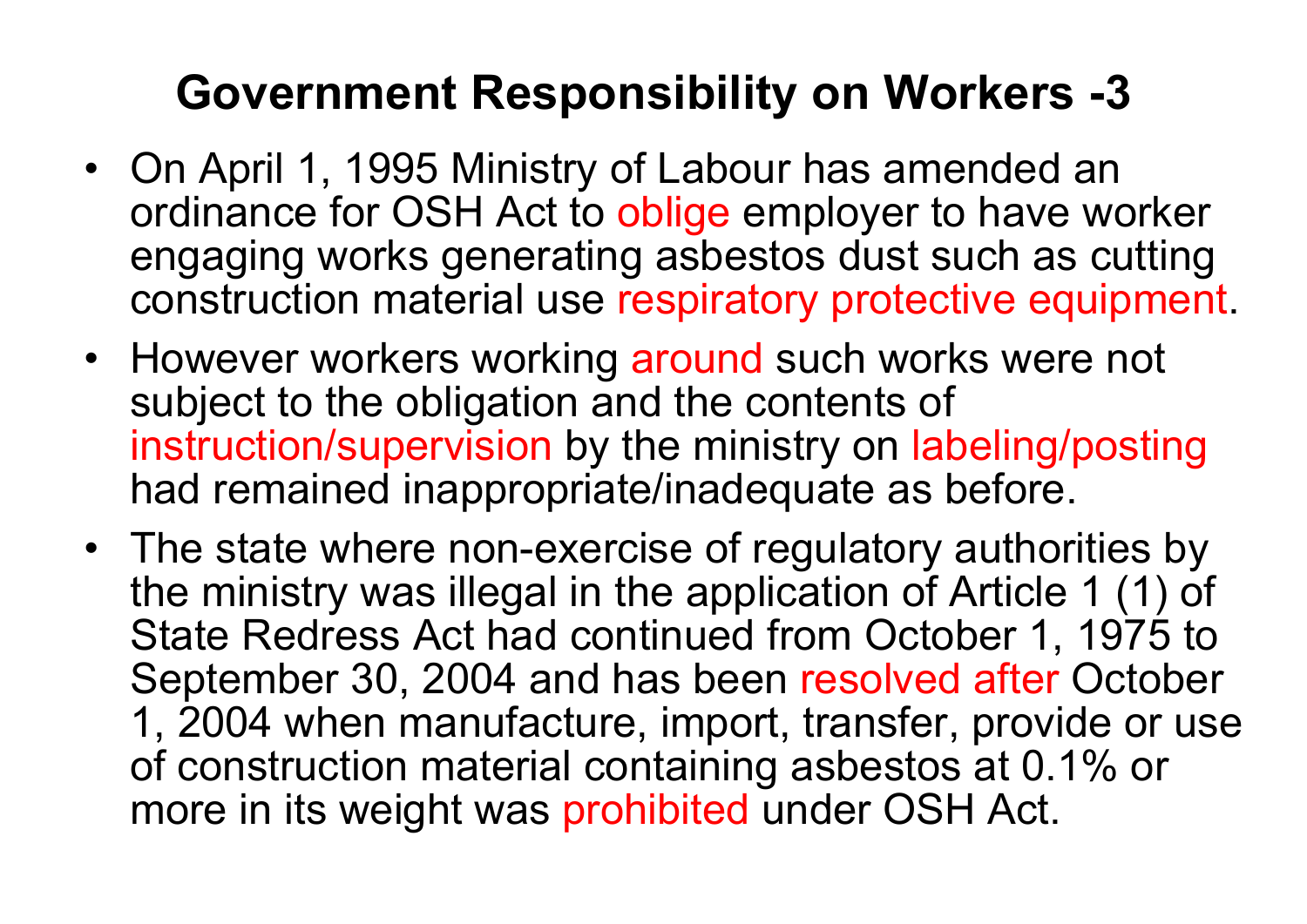#### **Government Responsibility on Self-employed -1**

- Article 57 of OSH Act prescribes that a person that transfers or provides a certain hazardous substance including asbestos must label the container or the package of the substance with name of the substance, its effect on human body, precautions concerning storage or handling it, etc.
- It is understood as the purport of this article is to prevent person handling that substance from having health problem. The risk of health problem doesn't depend on whether the person is an employee defined under OSH Act or not.
- Considering this is regulation focusing on the danger of substance and workers are not only ones who are at risk from handling the substance, the purport of this article is to protect person handling the substance and not employee too.
- Also it's hard to understand OSH Act is naturally excludes those who are not employees because the Act also aims to facilitate the creation of comfortable workplace environments.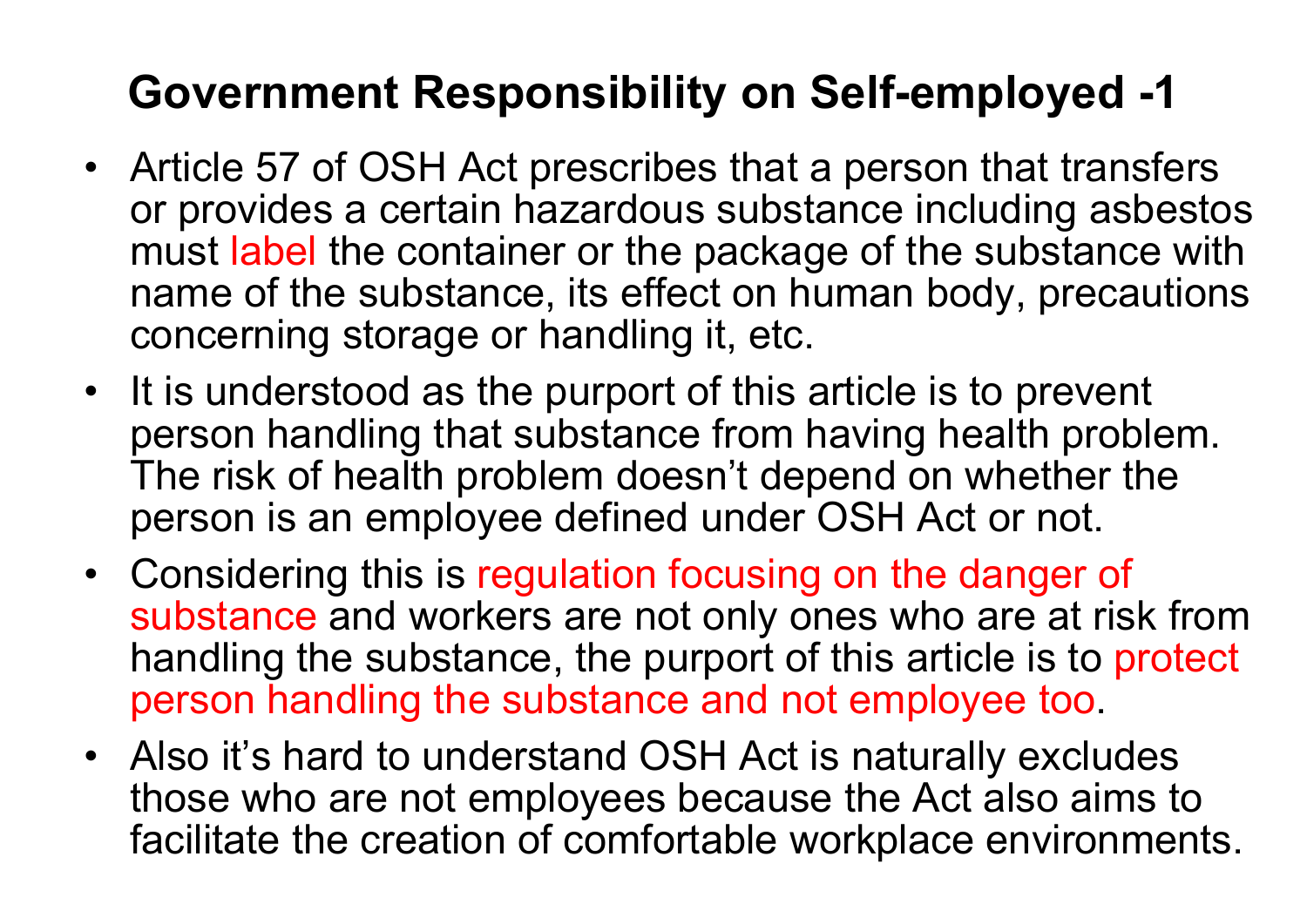#### **Government Responsibility on Self-employed -2**

- An Ordinance for OSH Act prescribes that employer shall, at the workplace where a certain special control substance including asbestos is manufactured or handled, post name of the substance, its effect on human body, precautions concerning storage or handling it, etc at a visible location in the workplace.
- It is understood as this is to oblige the posting considering such workplaces are dangerous to the human body. The risk of health problem doesn't depend on whether the person is an employee defined under OSH Act or not.
- Considering this is regulation focusing on the dangers of workplace and workers are not only ones who are at risk at the workplace, the purport of this is to protect person handling the substance and not employee too.
- Also it's hard to understand OSH Act is naturally excludes those who are not employees.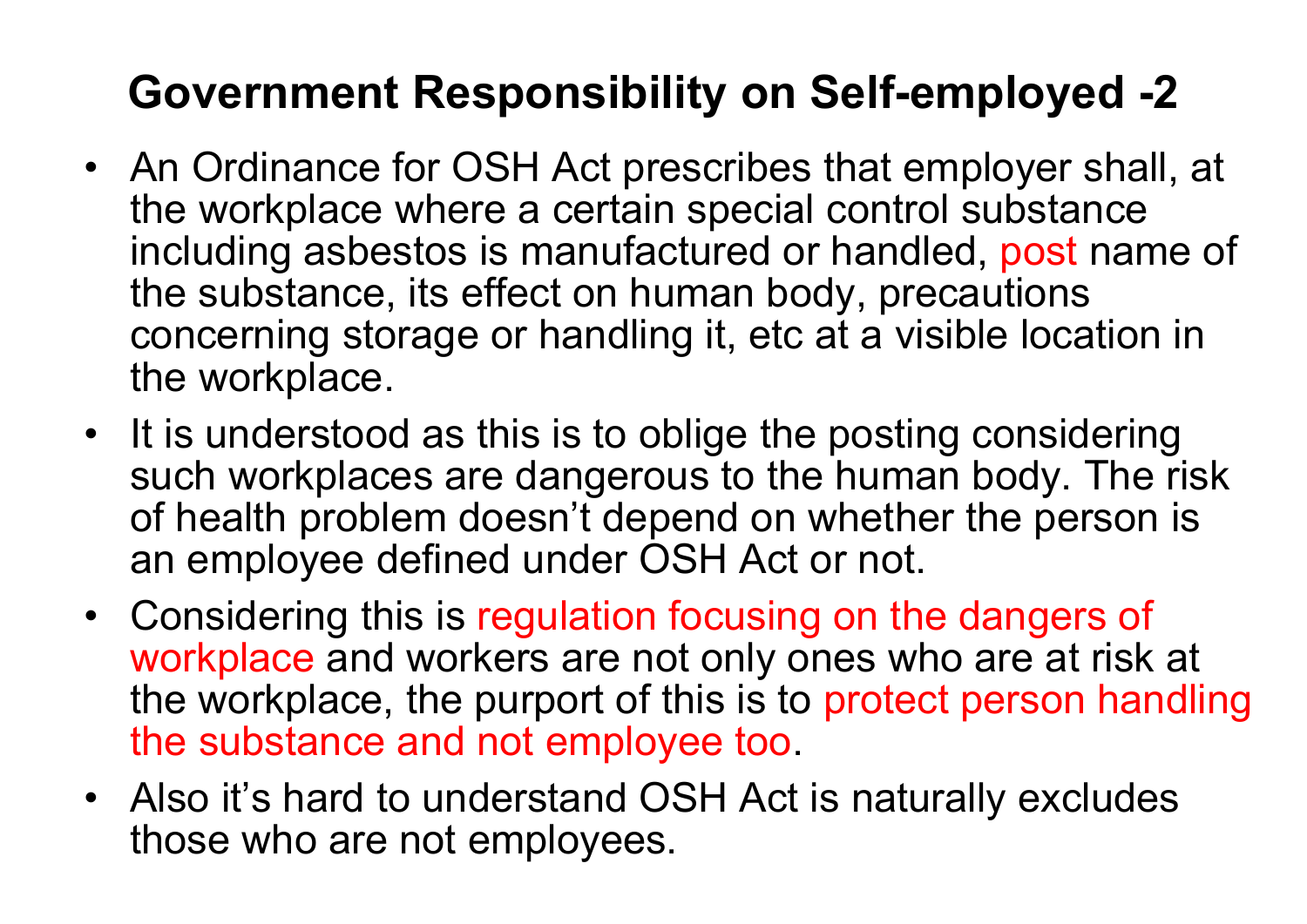#### **Government Responsibility on Self-employed -3**

• It should say significantly irrational, in relation to those who engaged in indoor construction works and was exposed to asbestos and who are not employees defined under OSH Act too, in the light of purport, purpose of OSH Act and nature of the authority and should be said to be illegal in the application of Article 1 (1) of State Redress Act.

that the minister had not exercised the above mentioned authorities under OSH Act after October 1, 1975.

• In this case person who is not an employee defined under OSH Act means self-employed worker or small business owner.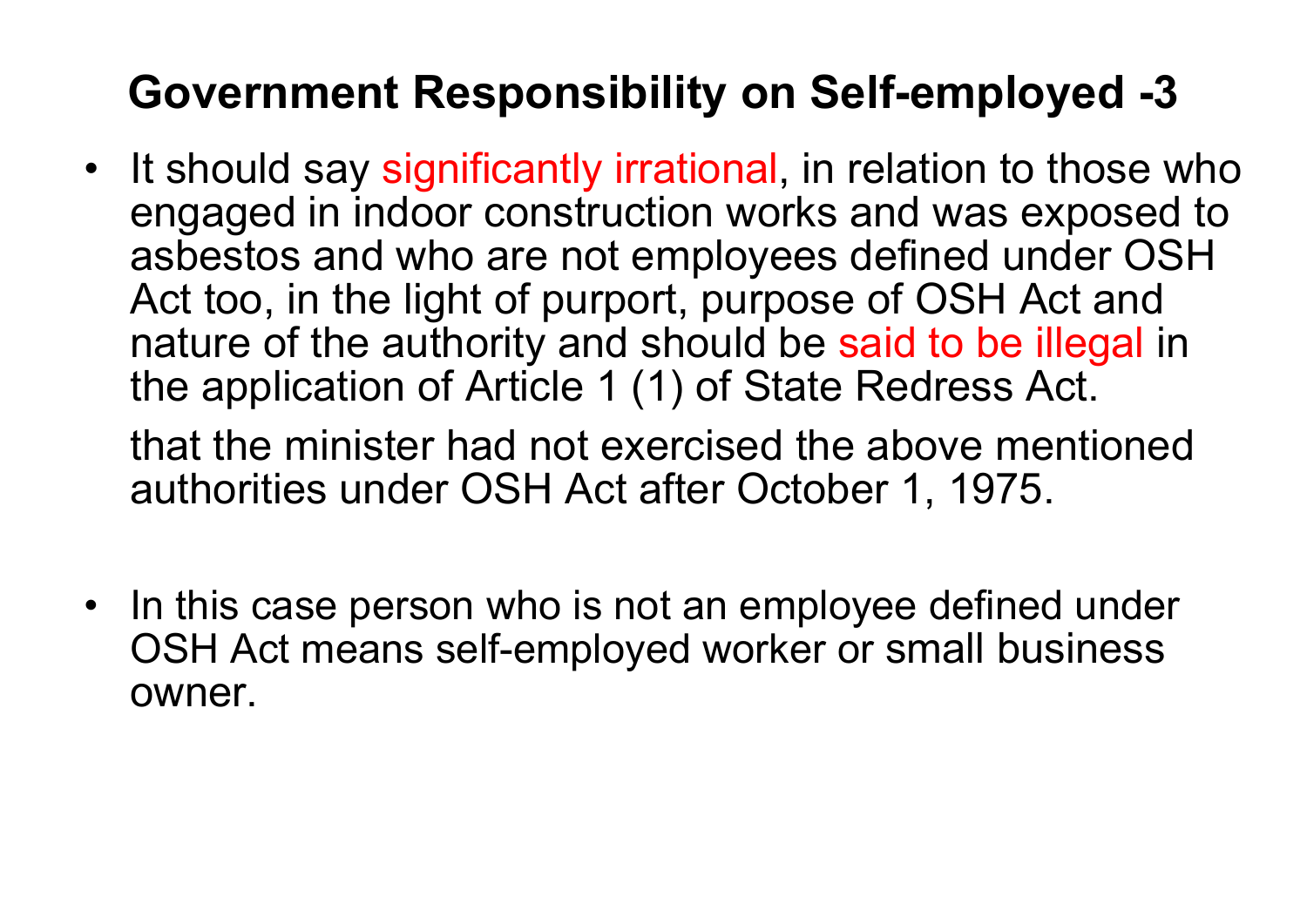#### **Responsibility of Building Material Manufacturers**

- It is reasonable to understand that certain former asbestos containing construction material manufacturers are, by applying the analogy of the later part of Paragraph 1, Article 719 of the Civil Code, jointly responsible for a certain part of the damages of plaintiffs.
- Some cases have been confirmed but many have been remanded to the High Court. Several discussion points has not been confirmed yet for the responsibilities of former asbestos containing construction material manufacturers.
- Paragraph 1, Article 719, the Civil Code If more than one person has inflicted damage on another person by a joint tort, each of them is jointly and severally liable to compensate for the damage. The same applies if it cannot be ascertained which of the joint tort-feasors inflicted the damage.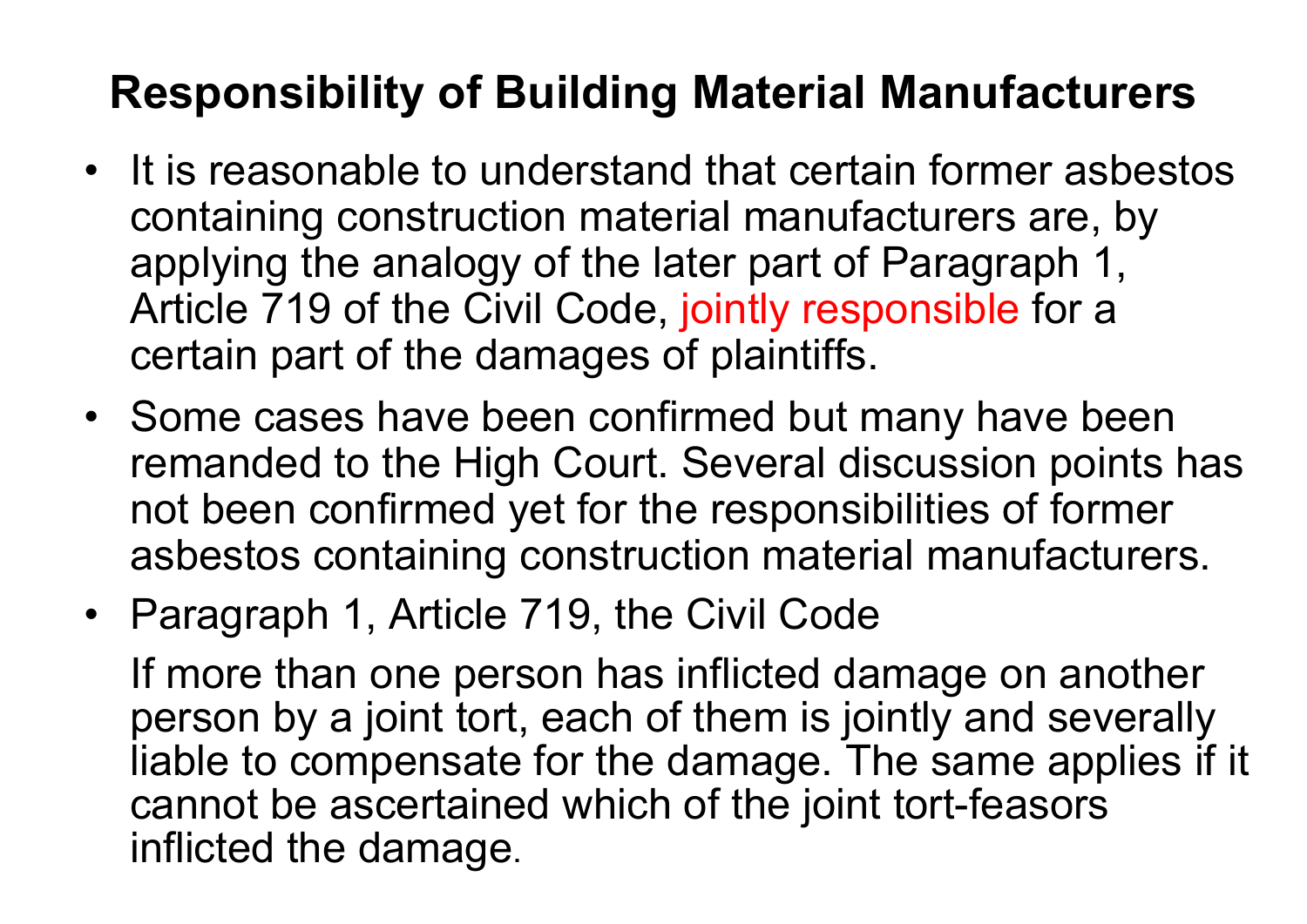#### **Other Discussion Points**

- Supreme Court denied responsibilities of Government and former asbestos containing construction material manufacturers on outdoor construction workers.
- The bellow Government responsibilities acknowledged by High Courts have been confirmed because Supreme Court didn't accepted appeals by the Government;
- Government responsibility on protection of asbestos spraying worker for the period between October 1, 1972 and September 30, 1975 and
- Government responsibility on introduction of a ban on asbestos for the period between the end of 1991.
- Supreme Court didn't make own decisions on standardized compensation amount and liable fraction of Government responsibility (different judgments have been confirmed).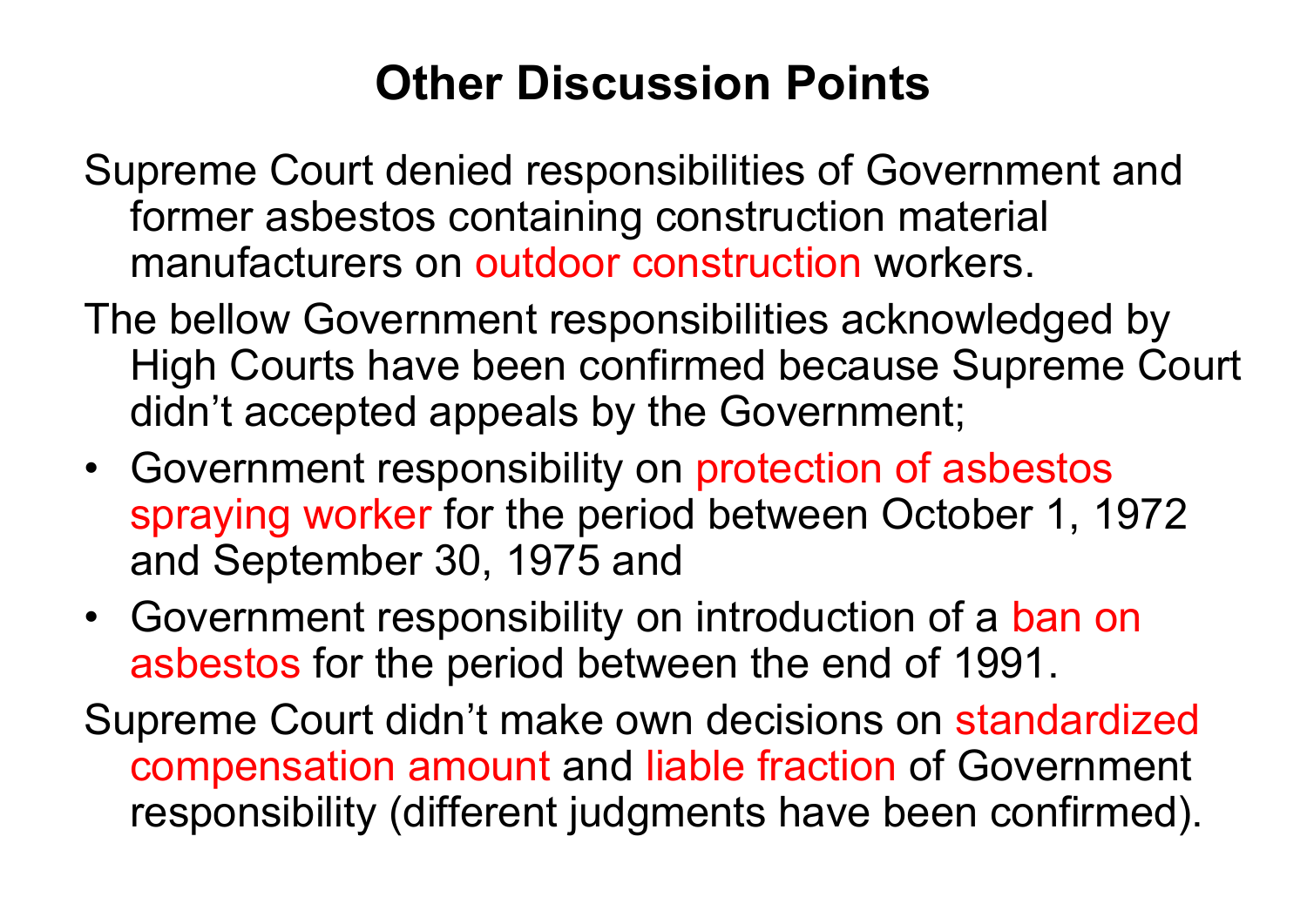#### **High Court Judgments and Supreme Court Decisions**

|                                                                                     | Kanaga<br>wa 1st                 | Tokyo<br>1st | Osaka<br>1st | Kyoto<br>1st |
|-------------------------------------------------------------------------------------|----------------------------------|--------------|--------------|--------------|
| Gov responsibility on indoor construction worker                                    | <b>Won</b><br><b>But limited</b> | Won          | Won          | Won          |
| Gov responsibility on self-employed worker                                          | Lost                             | Won          | Won          | Won          |
| Gov responsibility on outdoor construction worker                                   | Lost                             | Lost         | Won          | Lost         |
| Gov responsibility on spraying worker                                               |                                  |              | Won          |              |
| Gov responsibility on ban on asbestos                                               | Lost                             | Lost         | Lost         | Won          |
| Responsibility of former asbestos containing<br>construction material manufacturers | <b>Partially</b><br><b>Won</b>   | Lost         | Won          | Won          |
| Standardized compensation amount                                                    |                                  |              |              |              |
| Grade 2 asbestosis with complication                                                | ¥13M                             | ¥13M         |              | ¥15M         |
| Grade 3 asbestosis with complication                                                | ¥18M                             | ¥18M         |              |              |
| Meso, lung cancer, diffuse pleural thickening                                       | 422M                             | 422M         | 423M         | 424M         |
| Death due to the above                                                              | 425M                             | 425M         | 426M         | 427M         |
| Liable fraction of Gov responsibility                                               | 1/3                              | 1/3          | 1/2          | 1/3          |

High Court judge was confirmed. Reviewed by the Supreme Court.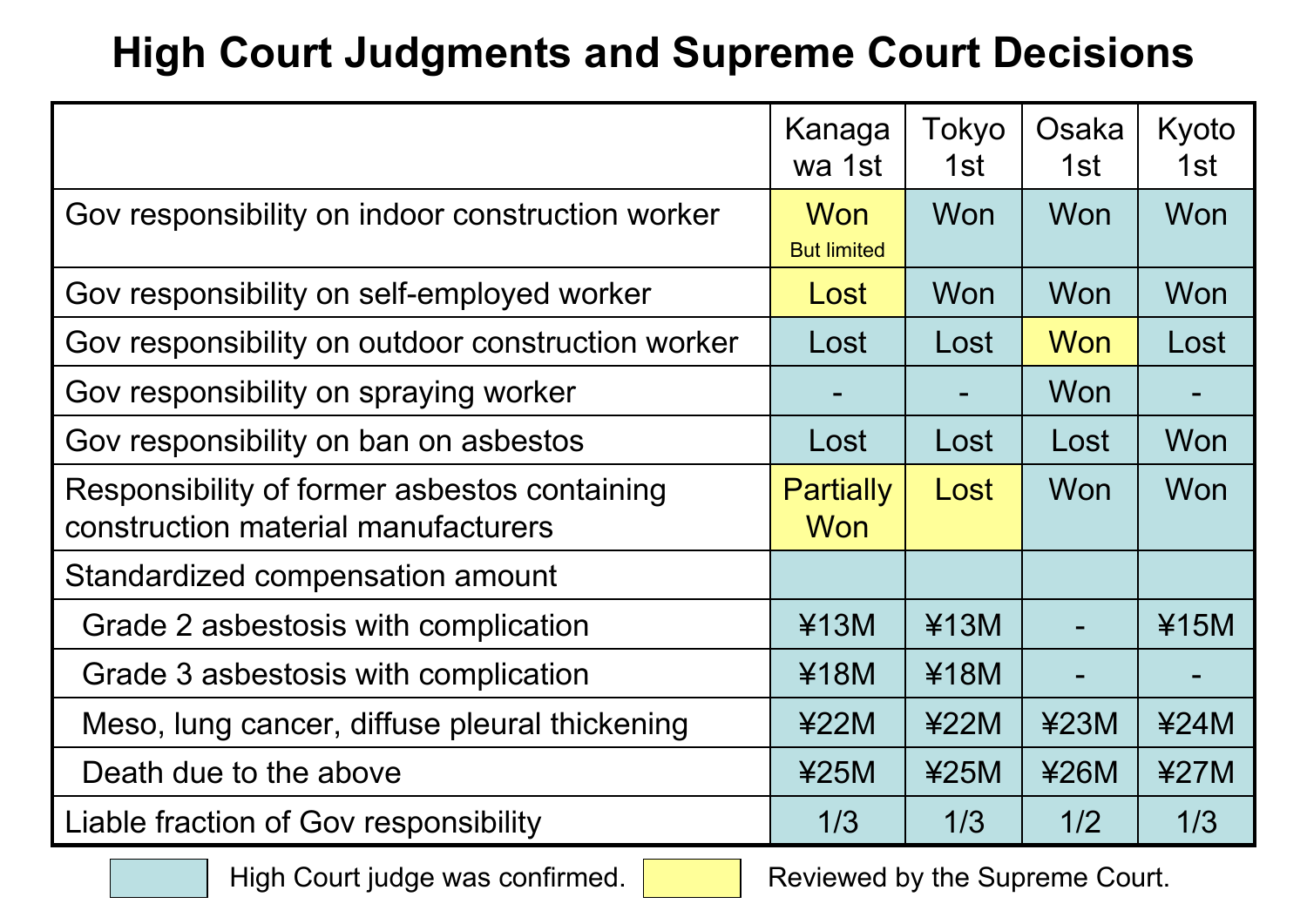#### **Demand/proposal by the Plaintiffs**

Establishment of new "Asbestos Damage Compensation Fund for Construction Workers" by the Government and former asbestos containing construction material manufacturers – both should contribute half of the fund respectively.

Standardized compensation amount (consolation money);

- 1. Grade 2 asbestosis without complication 16 M JPY
- 2. Grade 2 asbestosis with complication 18 M JPY
- 3. Grade 3 asbestosis without complication 22 M JPY
- 4. Grade 3 asbestosis with complication 24 M JPY
- 5. Grade 4 asbestosis 27 M JPY
- 6. Lung cancer or mesothelioma 27 M JPY
- 7. Diffuse pleural thickening 24 M JPY
- 8. Benign asbestos pleural effusion 24 M JPY
- 9. Death due to 1-8 30 M JPY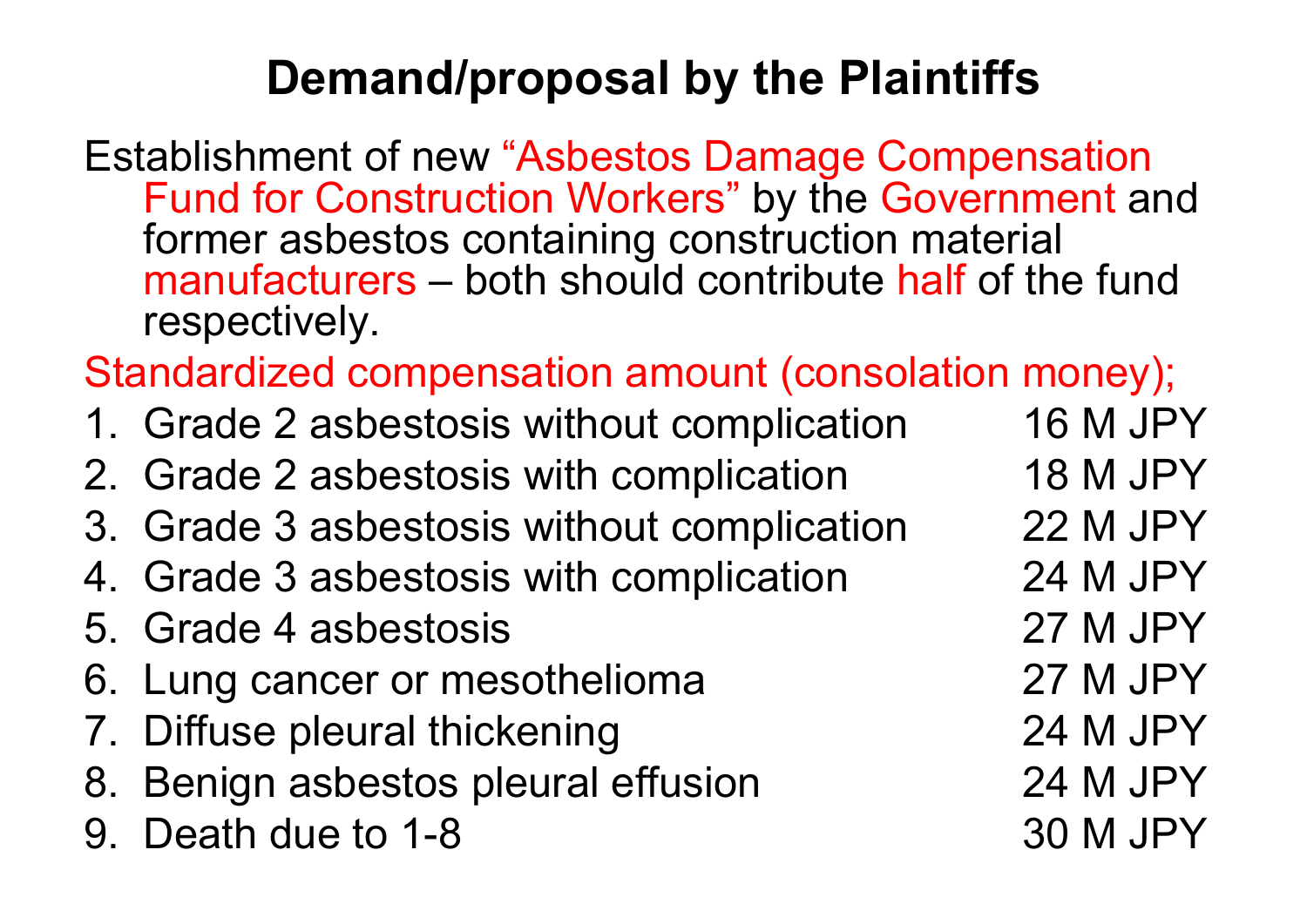#### **Rapid Developments after Supreme Court Ruling**

- Supreme Court ruling was made on May 17, 2021.
- Project Team of Ruling Parties proposed early resolution by (1) apology by the Government, (2) settlements with all plaintiffs by unified standards and (3) establishment of new payment scheme for (current and future) possible plaintiffs.
- Prime Minister, Suga accepted the proposal and met representatives of plaintiffs to officially apologize on May 18.
- Minister of Labour, as a representative of Government, also met representatives of plaintiffs, officially apologized and signed "Basic Agreement" with them on May 18.
- Bill for establishing new "asbestos compensation payment scheme for construction workers with asbestos-related diseases" was submitted to Parliament on June 2, 2021.
- New Act was enacted on June 8, promulgated on June 18 and New Payment Scheme will start to work within 1 year.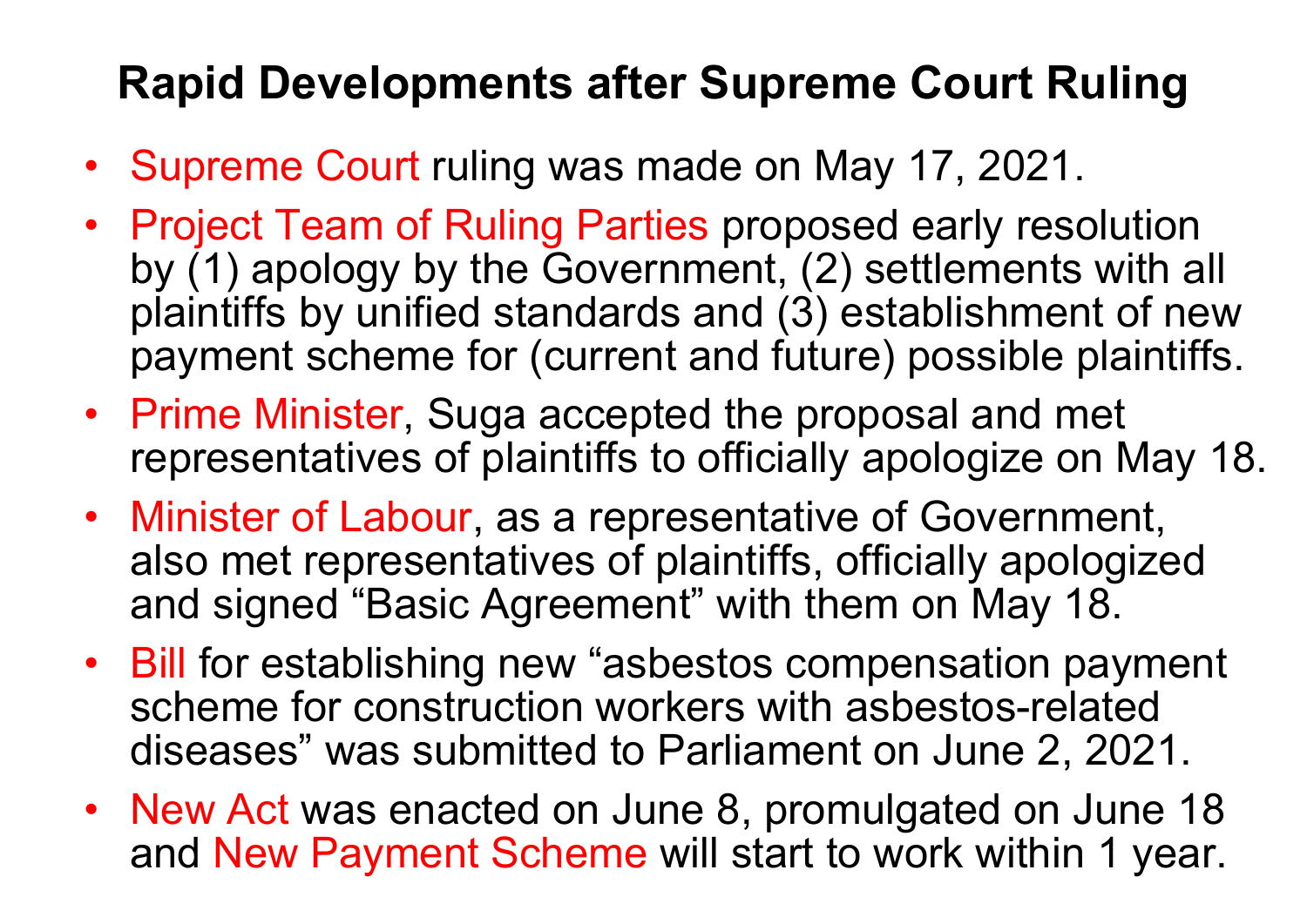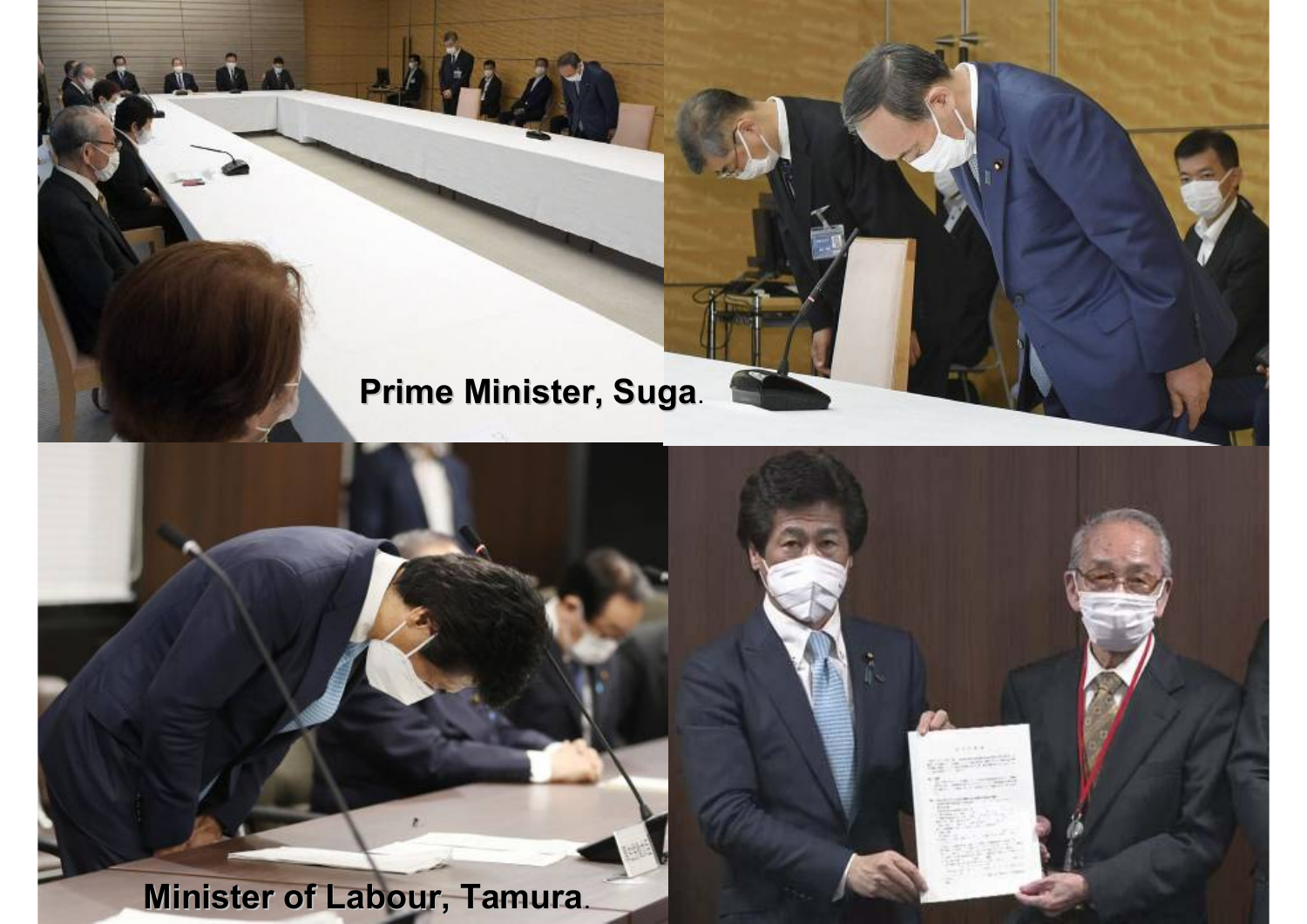#### **New Payment Scheme for Construction Workers -1**

#### Payment amount;

- 1. Grade 2 asbestosis without complication 5.5 M JPY
- 2. Grade 2 asbestosis with complication 7 M JPY
- 3. Grade 3 asbestosis without complication 8 M JPY
- 4. Grade 3 asbestosis with complication 9.5 M JPY
- 5. Grade 4 asbestosis 11.5 M JPY
- 6. Lung cancer 11.5 M JPY
- 7. Mmesothelioma 11.5 M JPY
- 8. Diffuse pleural thickening 11.5 M JPY
- 9. Benign asbestos pleural effusion 11.5 M JPY
- 10. Death due to 1-3 12 M JPY
- 11. Death due to 4-9 13 M JPY
- If the victim had been smoker 10% of the amount will be reduced and if asbestos exposure period was relatively short the amount will be reduced up to 10% too.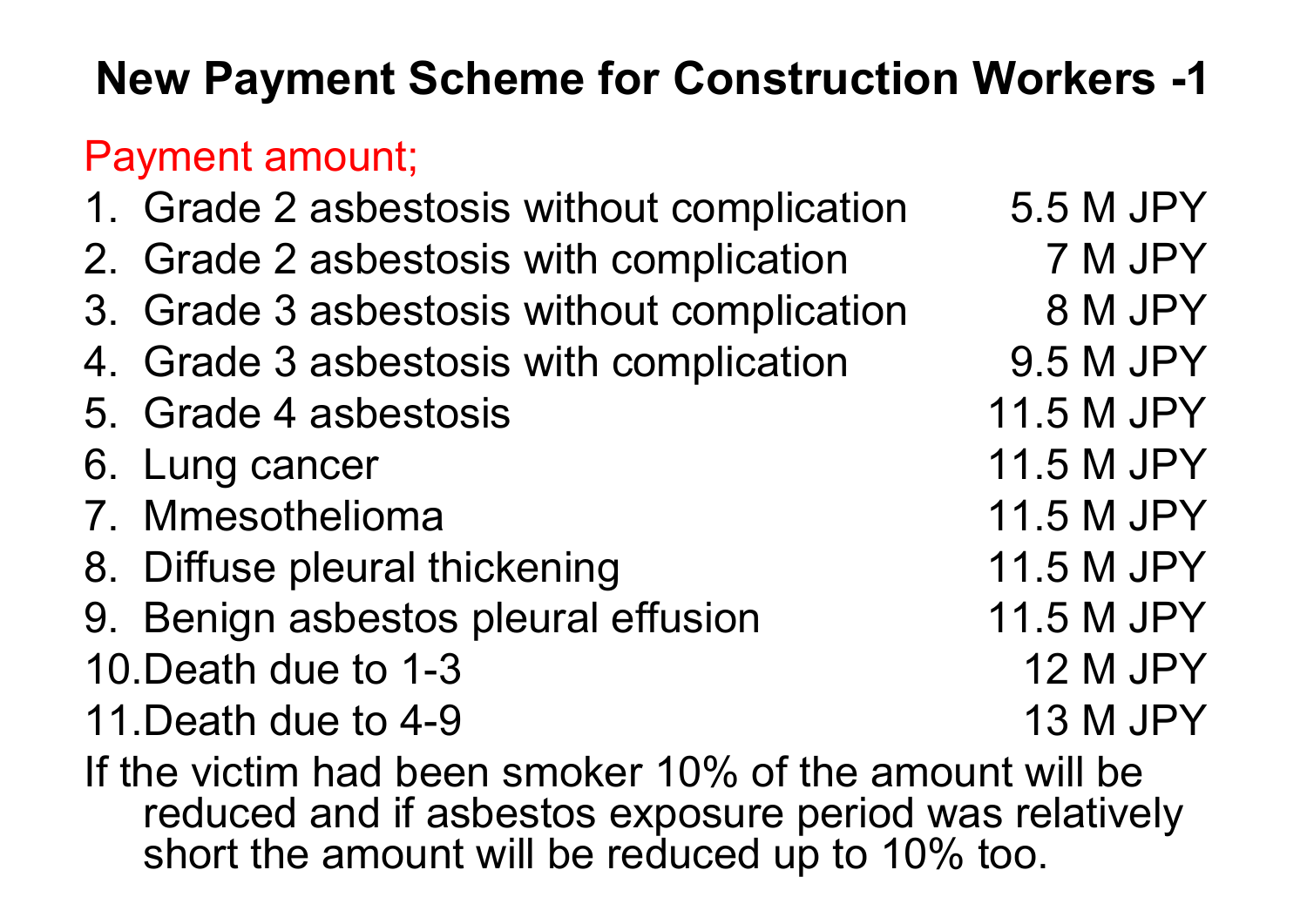#### **New Payment Scheme for Construction Workers -2**

- Eligible person: an employee, self-employed worker or small business owner who had been exposed to asbestos in engaging construction works during the bellow period and suffered from asbestos-related disease OR bereaved family if that person has been died.
	- Asbestos spraying work for the period between October 1, 1972 and September 30, 1975 and/or
	- Indoor construction work for the period between October 1, 1975 and September 30, 2004.
- Recognition: Ministry of Labour set up Recognition Examination Committee (not judiciary procedure).
- Contributor: Government (only)
- It is expected there will be approx. 10,000 possible eligible persons and, in addition, will have 20,000 or more in the future.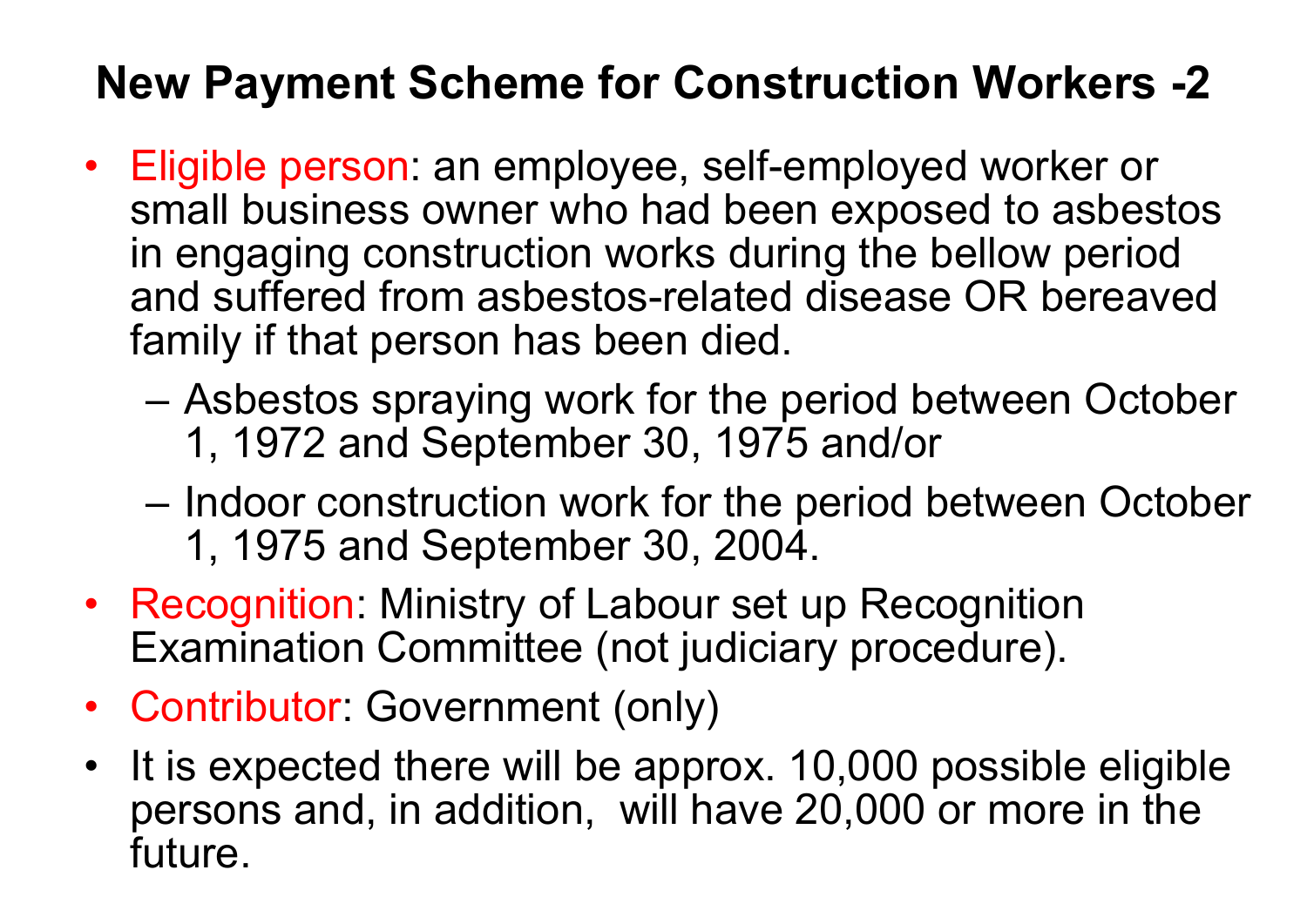#### **Points to Note and Way Forward**

- Almost of plaintiffs and expected receivers of new payment scheme is receiving or have received benefits from Workers Compensation Scheme or Asbestos Health Damage Relief Act (as official minimum compensation/relief).
- What plaintiffs claimed at the courts and payment from new scheme is additional compensation payment to such benefits as standardized consolation money.
- New payment scheme should be expanded to cover outdoor construction workers etc.
- Former asbestos containing construction material manufacturers should contribute to new payment scheme and then its benefit will be doubled. Asbestos litigation against them continues and will increase.
- Fundamental reconstruction of Asbestos Health Damage Relief Act will be most important next challenge to close the gap with Workers Compensation Scheme.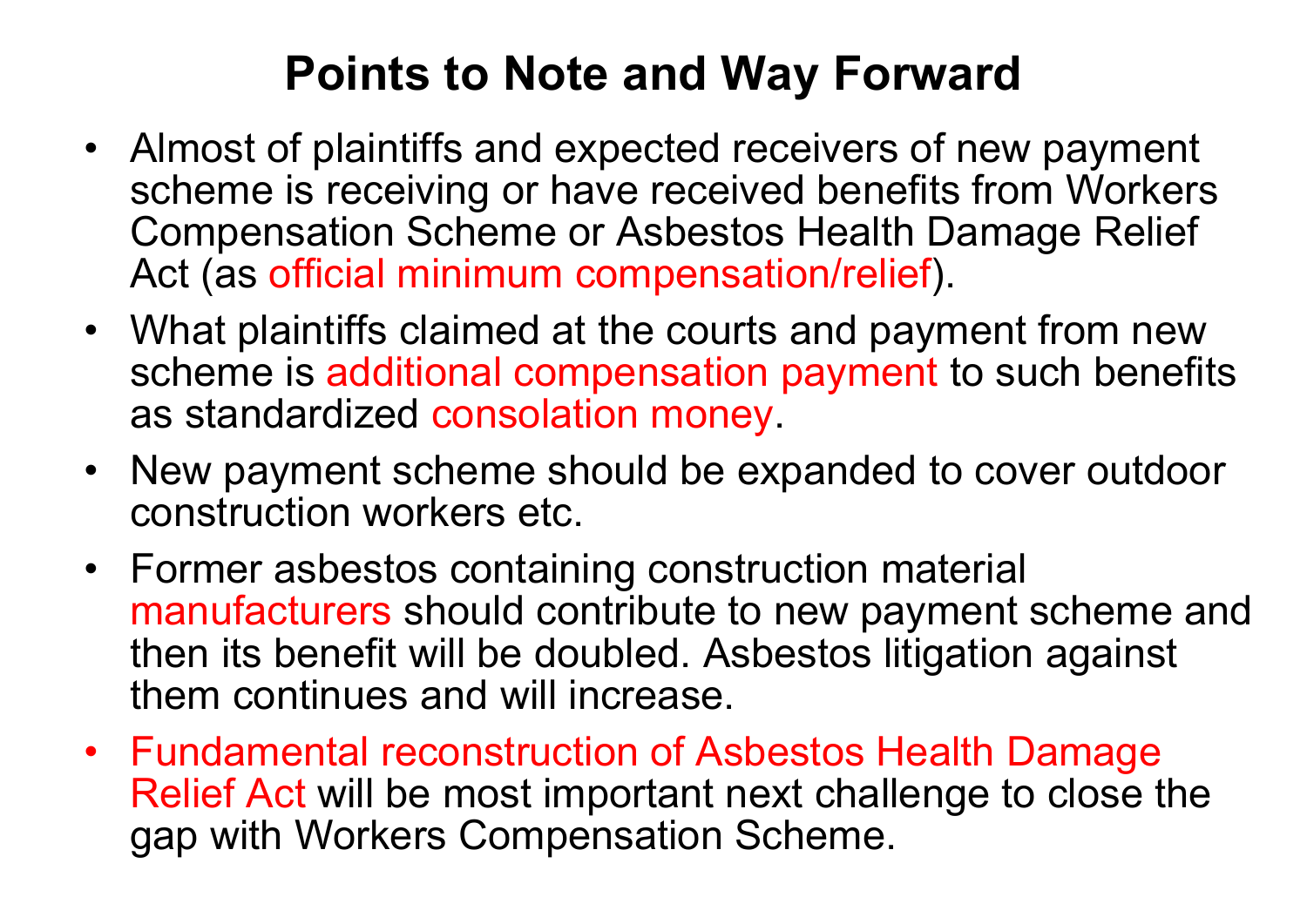**June 18, 2021<br>あやまれ!っくなえ!なくせ!アスペスト被害 acutemen** 建設アスベスト訴訟の全面解決をめざす全国総決起集会 岩の封道 任を認め、裁判の和解と補償基金に応せよ!

#### **Struggle continues Struggle continues**